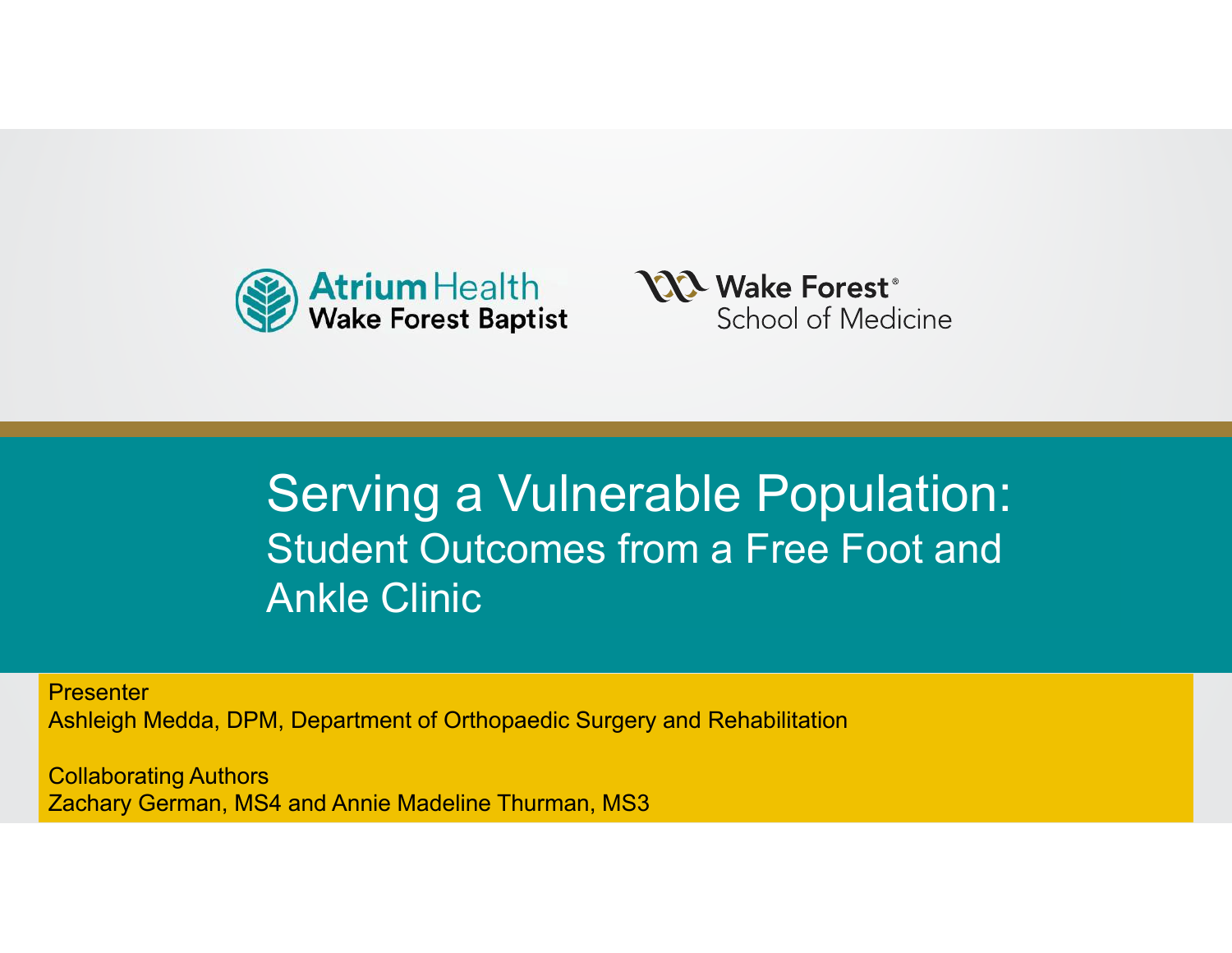## Problem Statement

A student-run foot and ankle clinic was created in partnership with the WFSOM DEAC Clinic and a community organization, City with Dwellings, to produce an educational outlet that specifically aids graduate level students in becoming comfortable with foot and ankle exams and striving for health care equality in vulnerable populations, both which can commonly be missing from current curriculum.



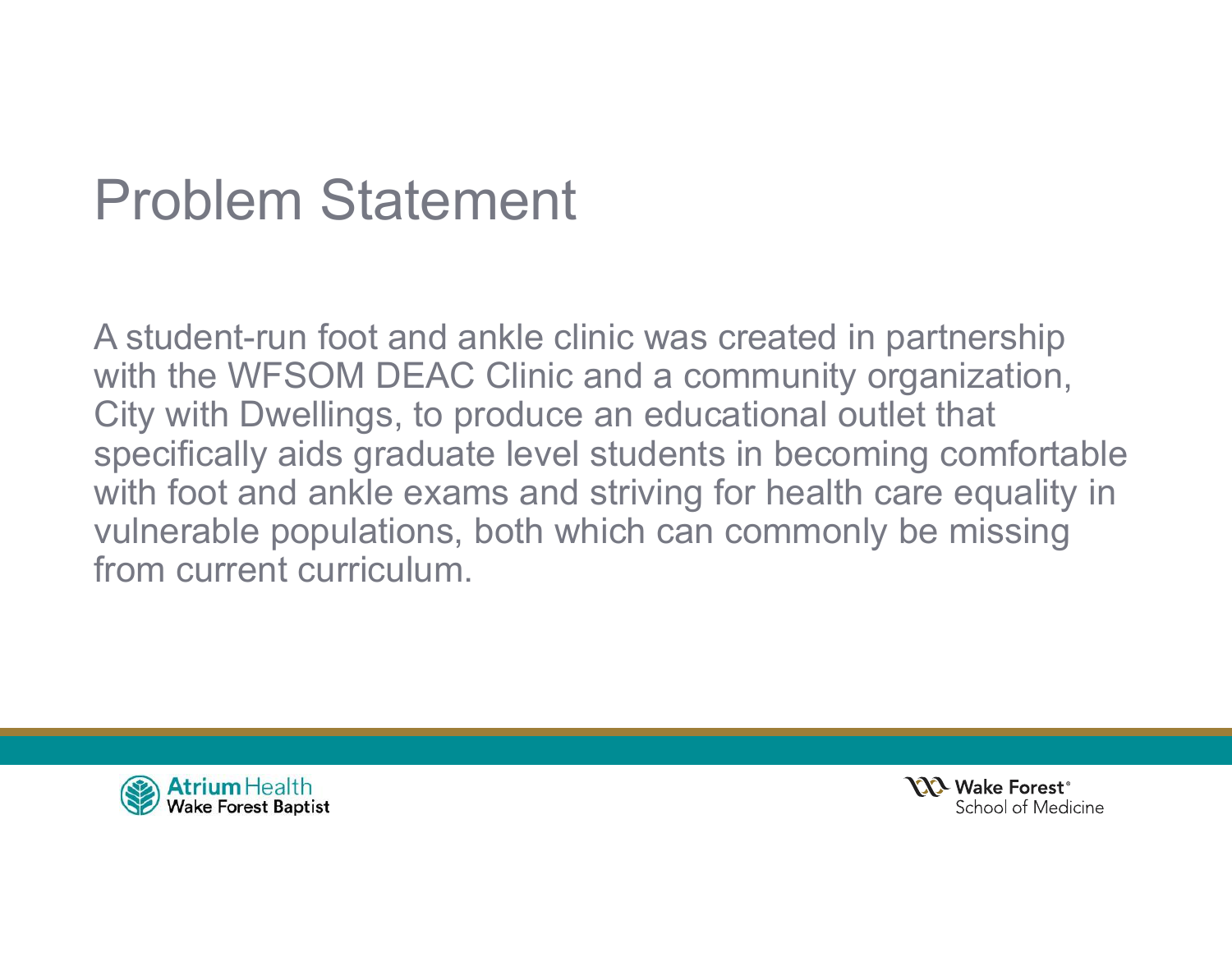# Study Design

- Student comfort levels in preforming a proper foot and ankle exam as well as working with a vulnerable population will be assessed using a pre and post surveying method detailing students' perceived comfort levels on a scale of 0-10.
- Change in level of comfort will be evaluated by the absolute difference before and after each clinic for each student and results will be stratified to explore whether there is a difference between lower-level and upper-level students using a paired-T test.



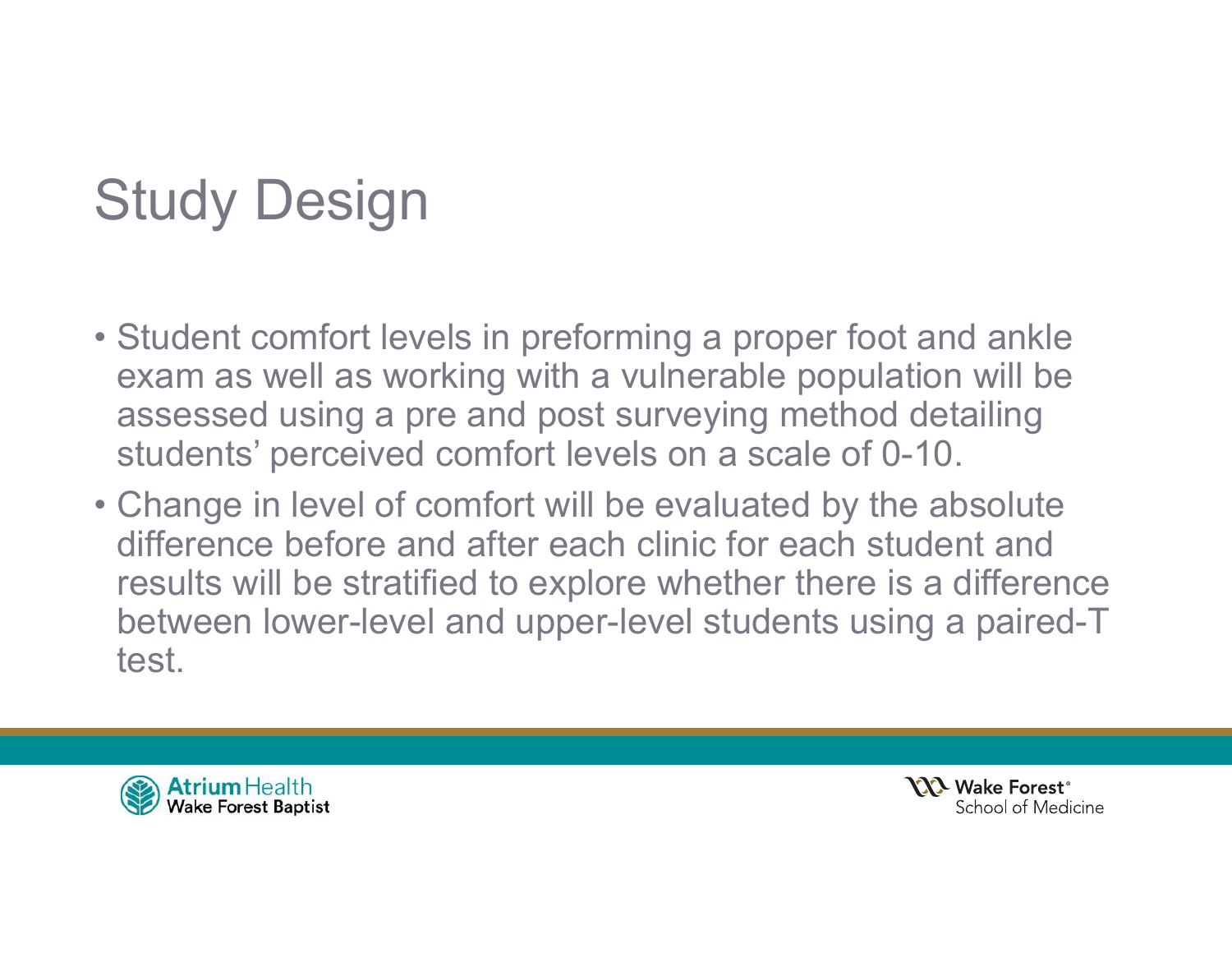#### Evaluation Plan & Conclusion

- We expect that after continuous participation in the clinic, students will feel more comfortable with preforming a foot and ankle exam as well as caring and advocating for a vulnerable population.
- We hope that students take these skills with them throughout their careers in order to better understand and care for their communities.



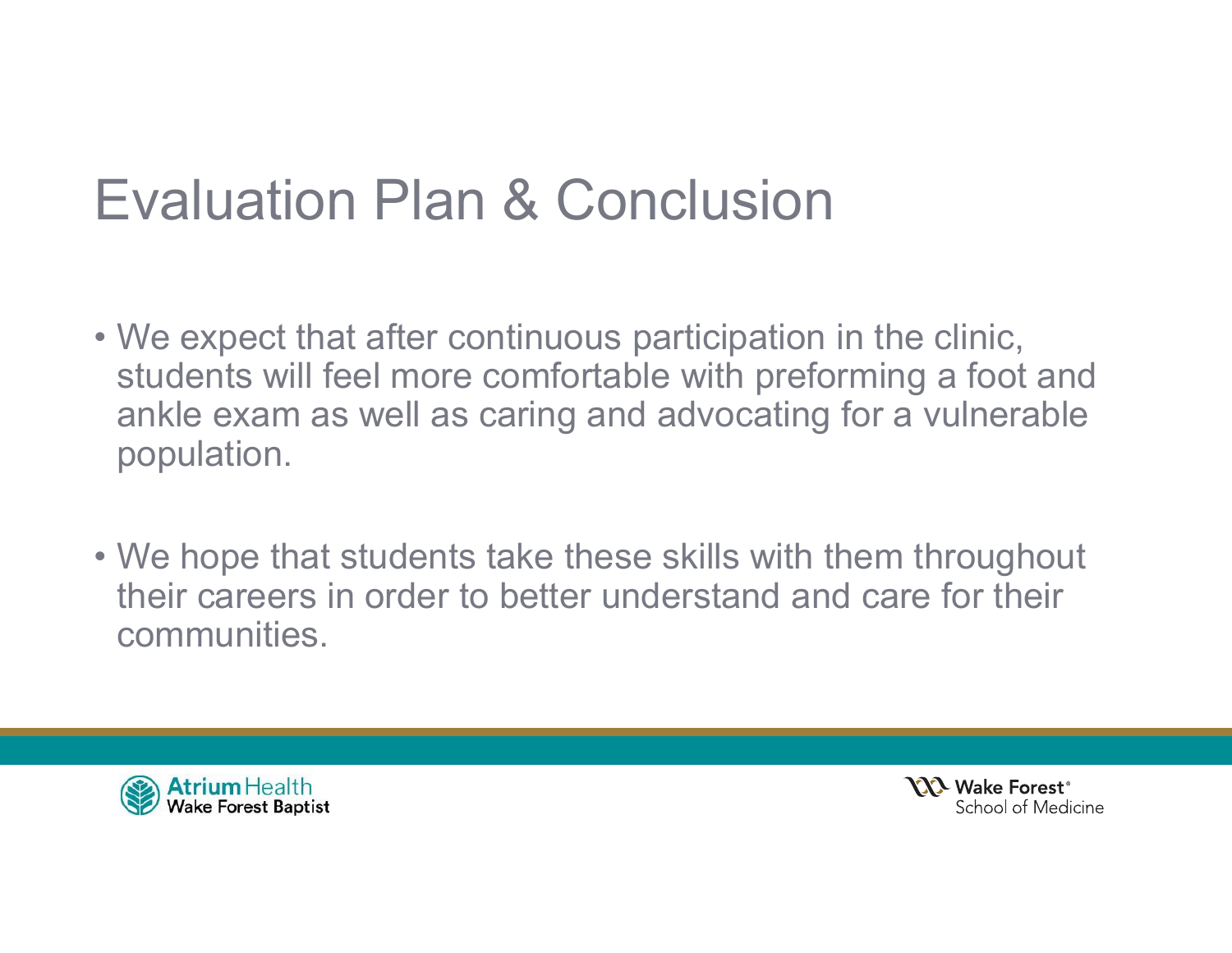## Questions for Discussion

• Would students be more likely to fill out the pre and post tests with a QR code or paper survey?